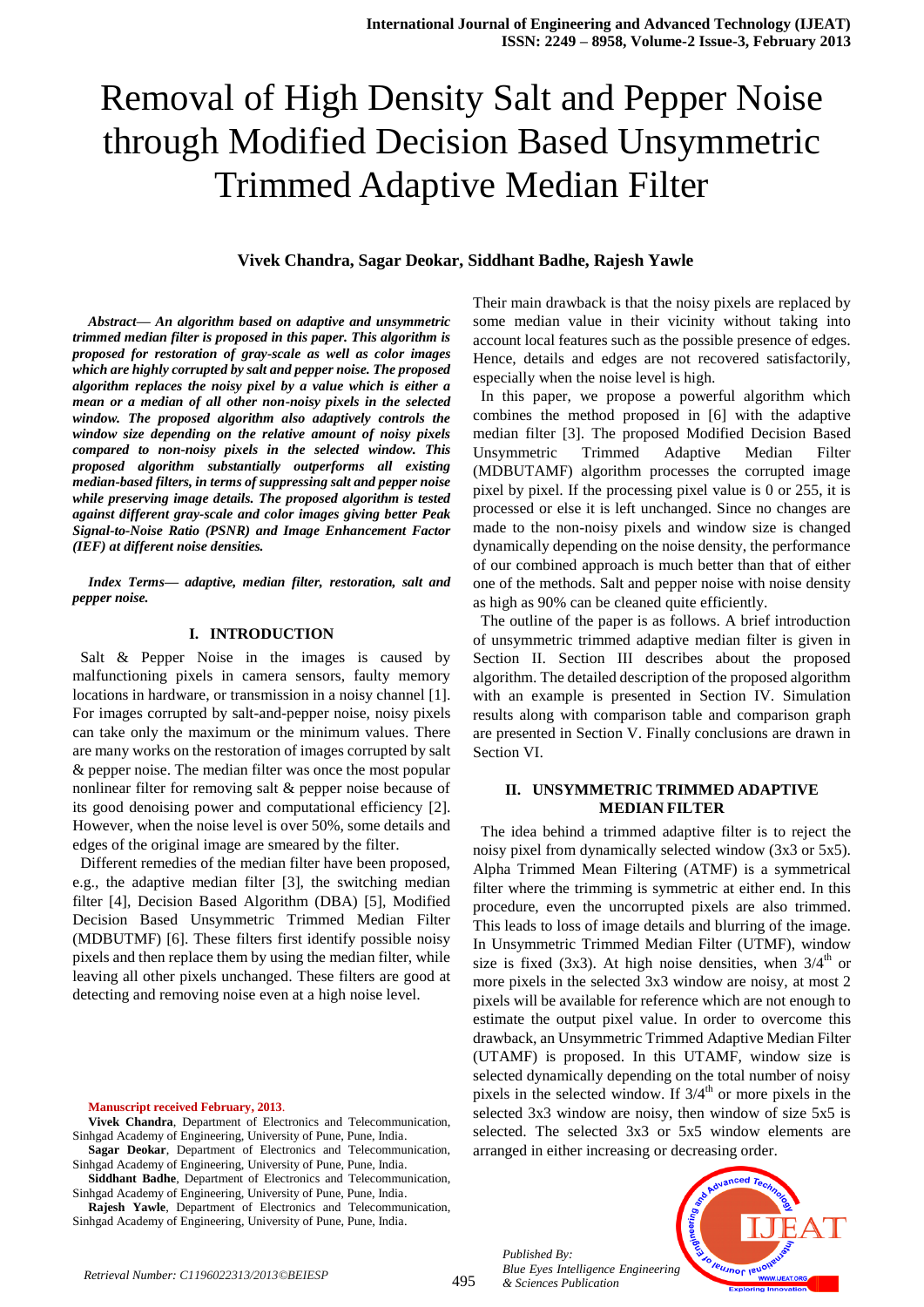# **Removal of High Density Salt and Pepper Noise Through Modified Decision Based Unsymmetric Trimmed Adaptive Median Filter**

Then the pixel values 0's and 255's in the window (i.e., the pixel values responsible for the salt and pepper noise) are removed from the window. Then the median value of the remaining pixels is taken. This median value is used to replace the noisy pixel. This filter is called trimmed adaptive median filter because the pixel values 0's and 255's are removed from the dynamically selected window.

#### **III. PROPOSED ALGORITHM**

 The proposed Modified Decision Based Unsymmetrical Trimmed Adaptive Median Filter (MDBUTAMF) algorithm processes the corrupted images by first detecting the salt and pepper noise. The processing pixel is checked whether it is noisy or noise free. If the processing pixel lies between maximum and minimum gray level values, then it is noise-free pixel and it is left unchanged. If the processing pixel takes the maximum or minimum gray level, then it is noisy pixel which is processed by MDBUTAMF.

 While processing image, always noisy image is taken as reference for calculation of mean or median and processing pixel is replaced by mean or median in output image. This is explained as follows.

 Let 'a' be the input noisy image and 'b' be the output image which initially is a copy of the input noisy image 'a'. Now the image 'a' acts as the reference image and it is processed pixel-by-pixel and the corresponding pixel in the image 'b' is replaced with the output pixel which is obtained as a result of processing done on image 'a'.

The steps of the MDBUTMF are explained as follows.

## ALGORITHM

Step 1: Read Noisy Image.

- Step 2: Select 2D window of size 3x3 with centre element as processing pixel. Assume that the pixel being processed is  $P_{ii}$ .
- Step 3: If  $P_{ii}$  is an uncorrupted pixel (that is,  $0 < P_{ii} < 255$ ), then its value is left unchanged.
- Step 4: If  $P_{ii} = 0$  or  $P_{ii} = 255$ , then  $P_{ii}$  is a corrupted pixel.
- Step 5: If  $3/4<sup>th</sup>$  or more pixels in selected window are noisy then increase window size to 5x5.
- Step 6: If all the elements in the selected window are 0's and 255's, then replace  $P_{ii}$  with the mean of the elements in the window else go to step 6.
- Step 7: Eliminate 0's and 255's from the selected window and find the median value of the remaining elements. Replace  $P_{ii}$  with the median value.
- Step 8: Repeat steps 2 to 6 until all the pixels in the entire image are processed.

The flow chart of the proposed algorithm is shown in Fig. 1.

## **IV. ILLUSTRATION OF MDBUTAMF ALGORITHM**

 Each and every pixel of an image is checked for the presence of salt and pepper noise. Different cases are illustrated in this section. If the processing pixel is not noisy pixel, that is, its value lies between 0 and 255 is illustrated in Case i). If all pixels in the selected window are noisy, that is, either 0 or 255 is illustrated in Case ii). If  $3/4<sup>th</sup>$  or more pixels



**Fig. 1 Flow Chart of MDBUTAMF**

In the selected window including processing pixel are noisy, that is, either 0 or 255 is illustrated in Case iii). If less than  $3/4<sup>th</sup>$  pixels in the selected window including processing pixel are noisy, that is, either 0 or 255 is illustrated in Case iv).

 Case i) If processing pixel in the selected 3x3 window is non-noisy pixel, it does not require further processing. For example, if processing pixel is 99, then it is non-noisy pixel:

| 73  | 50 | 175 |
|-----|----|-----|
| 211 | 99 | 114 |
| 91  | 39 | 56  |

 Case ii) If all the pixel values in the selected window contains salt or pepper noise (i.e., 255 or 0 pixel value):

|     |     | 255 |     | 255 |
|-----|-----|-----|-----|-----|
| 255 | 255 |     | 255 |     |
|     |     |     | 255 | 255 |
|     |     | 255 | 255 |     |
| 255 |     |     | 255 | 255 |

where "0" is processing pixel, i.e.,  $P_{ii}$ .

 Since all the elements surrounding are 0's and 255's, if one takes the median value it will be either 0 or 255 which is again noisy.



496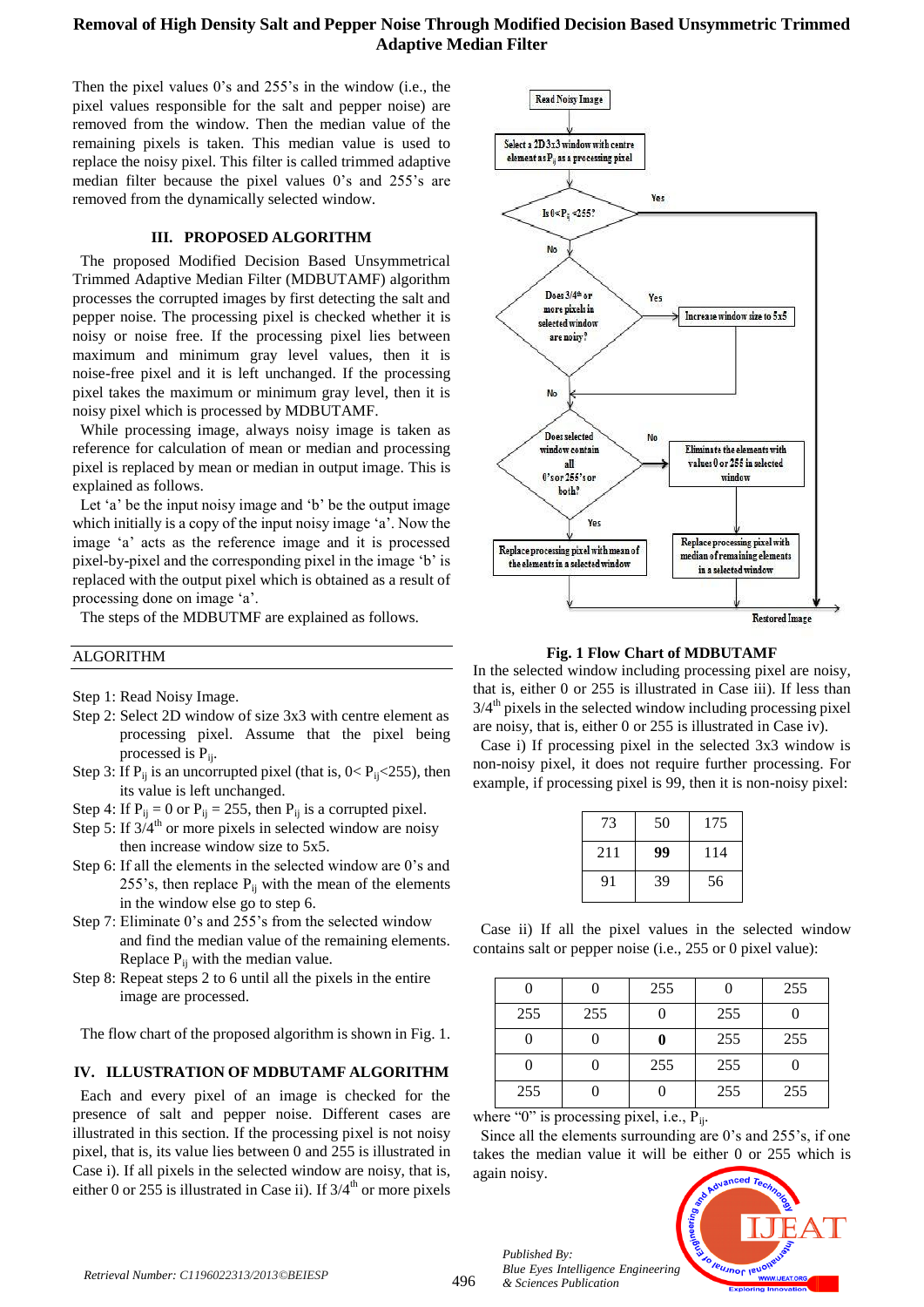To solve this problem, the mean of the selected window is found and the processing pixel  $P_{ij}$  is replaced by the mean value. Here the mean value is 142. Hence replace the processing pixel  $P_{ij}$  by 142.

Case iii) If  $3/4<sup>th</sup>$  or more pixels in the selected 3x3 window including processing pixel are noisy (i.e., 255 or 0 pixel value):

| 0   |     | 255 |
|-----|-----|-----|
| 255 | 255 | 0   |
| 0   | 255 | 93  |

As more than  $3/4<sup>th</sup>$  pixels in the selected 3x3 window are noisy, select 5x5 window.

| 99  | 113 |     |     | 255 |
|-----|-----|-----|-----|-----|
| 255 |     |     | 255 | 165 |
| 190 | 255 | 255 |     |     |
| 0   |     | 255 | 93  | 255 |
| 56  | 255 | 77  |     | 255 |

 Now eliminate the salt and pepper noise from the selected 5x5 window. The 1D array of the above matrix is [99 113 0 0 255 255 0 0 255 165 190 255 255 0 0 0 0 255 93 255 56 255 77 0 255]. After elimination of 0's and 255's, the pixel values in the selected window will be [99 113 165 190 93 56 77]. Here the median value is 99. Hence replace the processing pixel  $P_{ii}$  by 91.

Case iv) If less than  $3/4<sup>th</sup>$  pixels in the selected window including processing pixel are noisy (i.e., 255 or 0 pixel value):

| 0   | 78  | 255 |
|-----|-----|-----|
| 255 | 0   | 0   |
| 75  | 255 | 80  |

 Now eliminate the salt and pepper noise from the selected 3x3 window. The 1D array of the above matrix is [0 78 255 255 0 0 75 255 80]. After elimination of 0's and 255's, the pixel values in the selected window will be [78 75 80]. Here the median value is 78. Hence replace the processing pixel  $P_{ii}$ by 78.

#### **V. SIMULATION RESULTS**

 Among the commonly tested 8-bit grayscale and color images, Lena, Baboon and Cameraman are selected for simulations. In the simulations, images are corrupted by "salt" (with value 255) and "pepper" (with value 0) noise. Also a wide range of noise levels varied from 10% to 90% with increments of 10% is tested. Restoration performances are quantitatively measured by Mean Square Error (MSE), Peak Signal-to-Noise Ratio (PSNR) and Image Enhancement Factor (IEF) as defined in (1), (2) and (3) respectively:

**TABLE I COMPARISON OF PSNR VALUES OF DIFFERENT ALGORITHMS FOR LENA IMAGE (GRAY-SCALE 256x256) AT DIFFERENT NOISE DENSITIES**

| Noise | PSNR in dB |       |             |            |             |                    |                            |  |
|-------|------------|-------|-------------|------------|-------------|--------------------|----------------------------|--|
| in %  | MF         | AMF   | <b>PSMF</b> | <b>DBA</b> | <b>MDBA</b> | <b>MDBUT</b><br>MF | <b>MDBU</b><br><b>TAMF</b> |  |
| 10    | 26.33      | 28.85 | 30.85       | 36.84      | 36.90       | 37.34              | 38.08                      |  |
| 20    | 25.63      | 27.84 | 28.73       | 32.37      | 32.33       | 34.12              | 34.44                      |  |
| 30    | 21.99      | 26.36 | 25.83       | 30.45      | 30.85       | 32.67              | 32.02                      |  |
| 40    | 18.36      | 24.85 | 22.23       | 28.88      | 28.66       | 30.98              | 30.39                      |  |
| 50    | 15.85      | 23.73 | 19.10       | 26.41      | 26.46       | 28.32              | 28.89                      |  |
| 60    | 11.28      | 20.83 | 12.83       | 24.99      | 24.85       | 26.81              | 27.35                      |  |
| 70    | 9.46       | 15.83 | 9.02        | 22.11      | 22.05       | 24.32              | 26.09                      |  |
| 80    | 8.84       | 10.93 | 8.90        | 20.67      | 20.77       | 21.28              | 24.81                      |  |
| 90    | 6.37       | 7.12  | 6.00        | 17.89      | 17.92       | 18.45              | 22.65                      |  |

**TABLE II COMPARISON OF IEF VALUES OF DIFFERENT ALGORITHMS FOR LENA IMAGE (GRAY-SCALE 256x256) AT DIFFERENT NOISE DENSITIES**

| Noise  |       | PSNR in dB |             |            |             |              |             |  |  |
|--------|-------|------------|-------------|------------|-------------|--------------|-------------|--|--|
| in $%$ | MF    | AMF        | <b>PSMF</b> | <b>DBA</b> | <b>MDBA</b> | <b>MDBUT</b> | <b>MDBU</b> |  |  |
|        |       |            |             |            |             | MF           | <b>TAMF</b> |  |  |
| 10     | 10.18 | 23.85      | 171.89      | 390.8      | 421.89      | 648.29       | 537.14      |  |  |
| 20     | 28.76 | 37.16      | 207.27      | 358.4      | 372.19      | 566.98       | 461.90      |  |  |
| 30     | 30.18 | 42.85      | 190.85      | 322.3      | 324.91      | 591.01       | 410.02      |  |  |
| 40     | 23.98 | 40.44      | 143.66      | 268.0      | 275.02      | 422.82       | 374.75      |  |  |
| 50     | 11.01 | 36.59      | 62.90       | 208.9      | 217.57      | 365.22       | 336.39      |  |  |
| 60     | 6.67  | 25.50      | 6.01        | 190.5      | 175.66      | 267.92       | 282.63      |  |  |
| 70     | 3.21  | 7.22       | 3.91        | 128.0      | 129.25      | 171.90       | 244.71      |  |  |
| 80     | 2.99  | 2.10       | 1.78        | 67.01      | 73.62       | 101.11       | 207.48      |  |  |
| 90     | 1.06  | 1.93       | 1.32        | 33.56      | 33.91       | 34.56        | 142.81      |  |  |

zMSE

$$
= \frac{\sum_{i} \sum_{j} (Y(i,j) - \hat{Y}(i,j))^{2}}{M \times N}
$$
 (1)

$$
PSNR \ in \ dB = 10 \log_{10}(255^2 / MSE) \tag{2}
$$

$$
IEF = \frac{\left(\sum_{i}\sum_{j}|\eta(i,j) - Y(i,j)|\right)^{2}}{\left(\sum_{i}\sum_{j}|\hat{Y}(i,j) - Y(i,j)|\right)^{2}}
$$
\n(3)

where, *M x N* is size of the image, *Y* represents the original image,  $\hat{Y}$  denotes the restored image, *n* represents the noisy image.

 The PSNR and IEF values of the proposed algorithm are compared against the existing algorithms by varying the noise density from 10% to 90% and are shown in Table I and Table II. From the Tables I and II, it is observed that the performance of the proposed algorithm (MDBUTAMF) is better than the existing algorithms. A plot of PSNR and IEF against noise densities for Lena image is shown in Fig. 2.

 The qualitative analysis of the proposed algorithm against the existing algorithms at different noise densities for Baboon image is shown in Fig. 3. In this figure, the first column represents the processed image using MF at 80% and 90%

noise densities. Subsequent columns represent the processed images for AMF,

*Published By:*



*Retrieval Number: C1196022313/2013©BEIESP*<br>& Sciences Publication & A97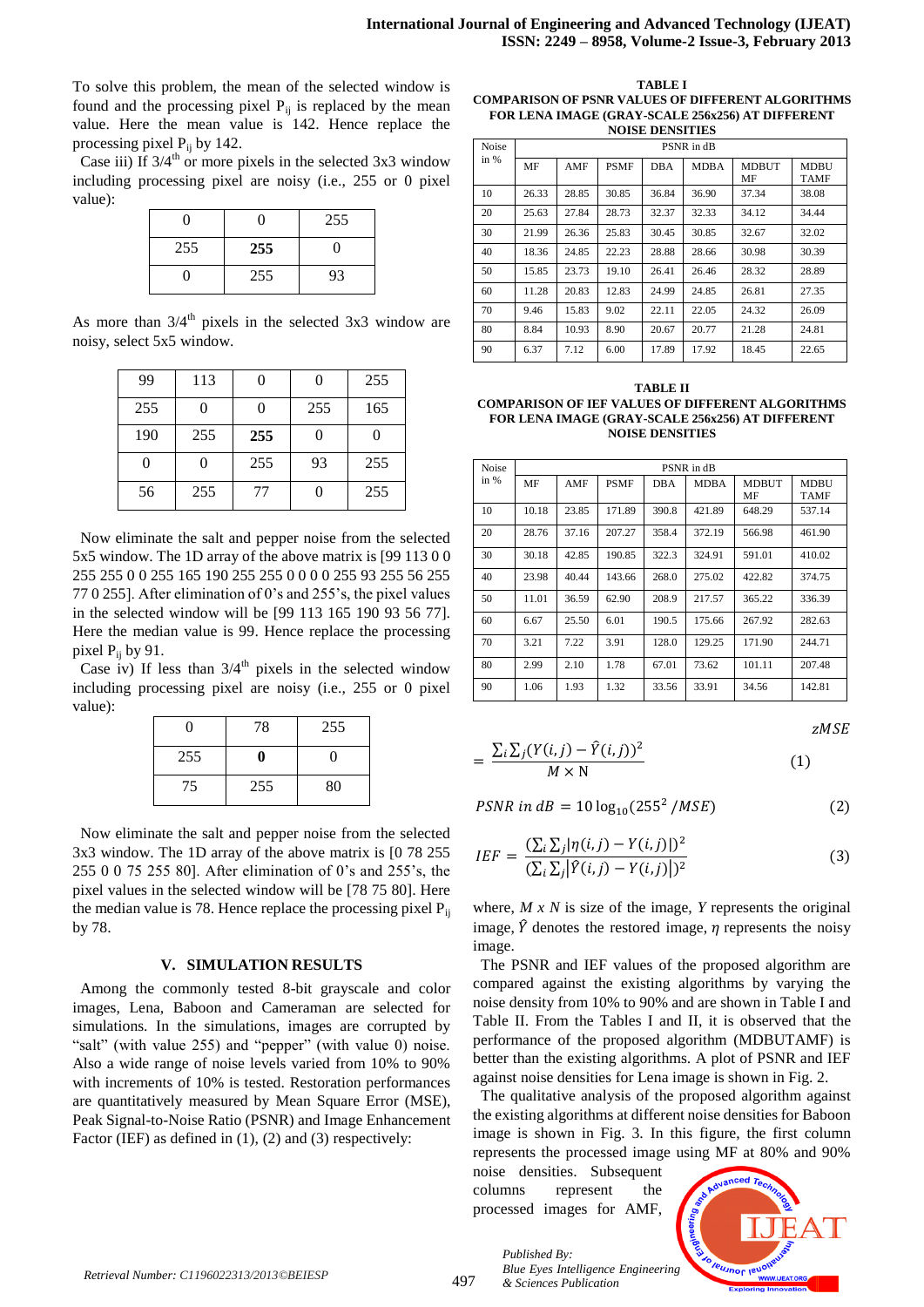# **Removal of High Density Salt and Pepper Noise Through Modified Decision Based Unsymmetric Trimmed Adaptive Median Filter**

#### PSMF, DBA, MDBA, MDBUTMF and

**TABLE III COMPARISON OF PSNR VALUES OF DIFFERENT TEST IMAGES (GRAY-SCALE) AT NOISE DENSITY OF 70%**

| Test<br>images | PSNR in dB |       |                 |            |                 |                           |                            |  |
|----------------|------------|-------|-----------------|------------|-----------------|---------------------------|----------------------------|--|
|                | MF         | AMF   | <b>PSM</b><br>F | <b>DBA</b> | <b>MDB</b><br>Α | <b>MDBU</b><br><b>TMF</b> | <b>MDBU</b><br><b>TAMF</b> |  |
| Camera-<br>man | 9.64       | 13.39 | 9.74            | 20.48      | 19.79           | 22.25                     | 23.51                      |  |
| Lena           | 9.46       | 15.83 | 9.02            | 22.11      | 22.05           | 24.32                     | 26.09                      |  |

MDBUTAMF. The PSNR values of images (Lena and Cameraman) at 70% noise density using different algorithms are given in Table III. From the table, it is clear that the MDBUTAMF gives better PSNR values irrespective of the nature of the input image.

The MDBUTAMF is also used to process the color images that are corrupted by salt and pepper noise. The color image taken into account is Baboon. In Fig. 4, the first column represents the processed image using MF at 80% and 90% noise densities. Subsequent columns represent the processed images for AMF, PSMF, DBA, MDBA, MDBUTMF and MDBUTAMF. From the figure, it is possible to observe that the quality of the restored image using proposed algorithm is better than the quality of the restored image using existing algorithms.

#### **VI. CONCLUSION**

The performance of the algorithm has been tested under a wide range (from 10% to 90%) of noise densities on both gray-scale and color images. Results reveal that the proposed algorithm exhibits better performance in comparison with other existing algorithms in terms of MSE, PSNR and IEF. Even at high noise density levels, proposed filter gives better results both visually and quantitatively. This restoration of images is very likely to find potential applications in a number of different areas such as medical diagnostics, archaeology, satellite imaging, etc.

#### **REFERENCES**

- 1. Pratt William, "*Digital Image Processing,*" John Wiley & Sons, Fourth Edition, 2007.
- 2. Gonzalez and Woods, "*Digital Image Processing,*" Pearson Education, Second Edition, 2005.
- 3. H. Hwang and R. A. Hadded, "*Adaptive median filter: New algorithms and results,*" IEEE Trans. Image Process., vol. 4, no. 4, pp. 499 502, Apr. 1995.
- 4. P. E. Ng and K. K. Ma, "*A switching median filter with boundary discriminative noise detection for extremely corrupted images,*" IEEE Trans. Image Process., vol. 15, no. 6, pp. 1506–1516, Jun. 2006.
- 5. K. S. Srinivasan and D. Ebenezer, "*A new fast and efficient decision based algorithm for removal of high density impulse noise*," IEEE Signal Processing Letters, vol. 14, no. 3, pp. 189–192, Mar. 2007.
- 6. S. Esakkirajan, T. Veerakumar, Adabala N. Subramanyam and C. H. PremChand, "*Removal of high density salt and pepper noise throughmodified decision based unsymmetric trimmed median filter*," IEEE Signal Processing Letters, vol. 18, no. 5, pp. 287-290, May 2011.



Fig. 2 Comparison graph of PSNR and IEF at different noise densities for Lena image



*Published By:*